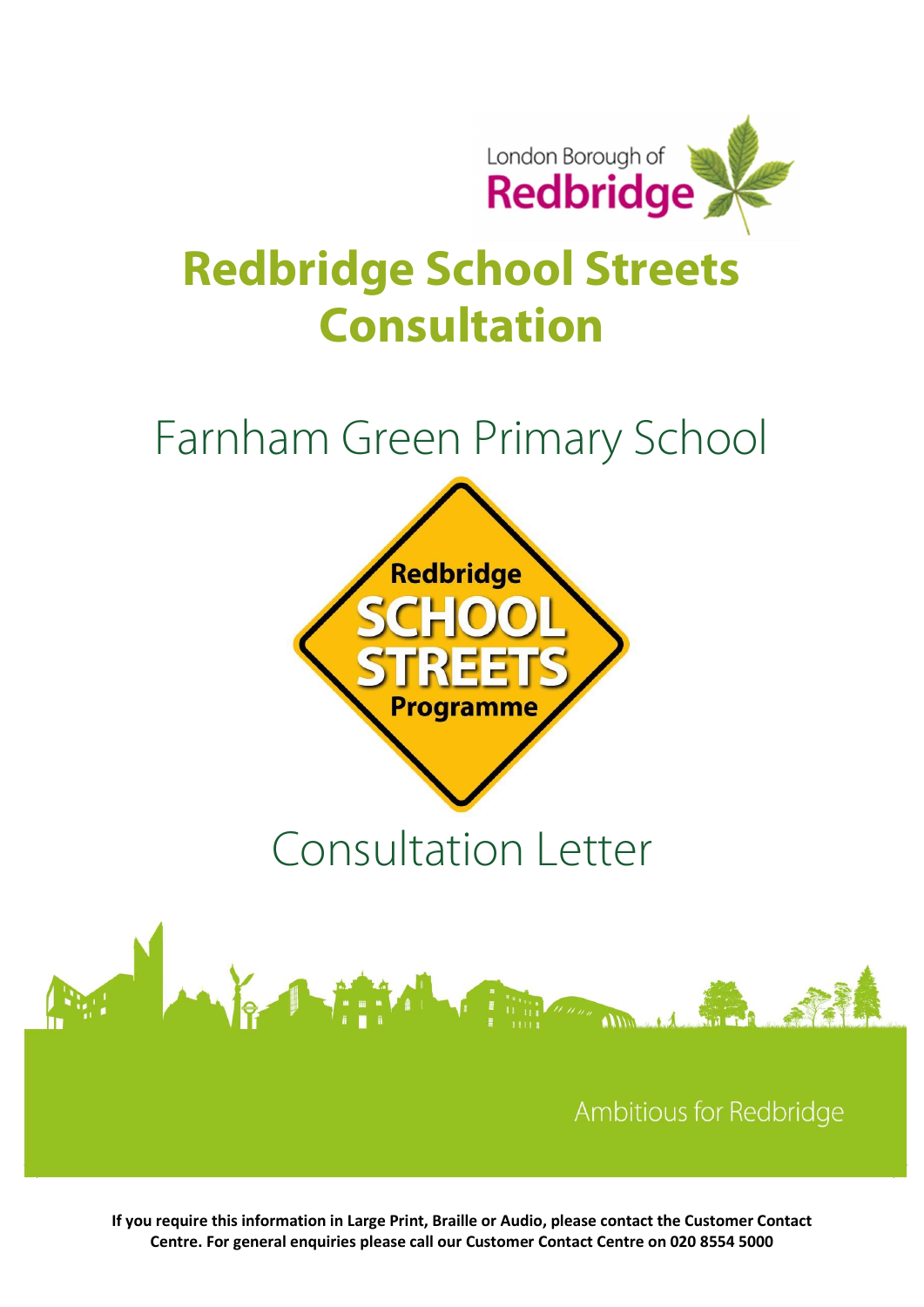### REDBRIDGE SCHOOL STREETS CONSULTATION FARNHAM GREEN PRIMARY SCHOOL

Redbridge Council has a School Streets programme which aims to create an active, safe and healthy environment near schools. The Council is now proposing to implement School Streets at Farnham Green Primary School as part of its plans for a Greener Redbridge and the "Our Streets" programme to create great streets and neighbourhoods. This will protect children from traffic at the school gate, ensure that children breathe cleaner air, and encourage more children, parents and carers to travel actively and walk, scoot and cycle to school. School Streets also help to reduce congestion and pollution on the rounds surrounding schools. We're reaching out to residents living on or near the proposed School Street scheme to provide you with some information and to let you know how you can have your say.

#### WHAT IS A SCHOOL STREET?

A School Street is where non-residential motor vehicles from outside the School Street zone are restricted from entering the designated zone and travelling past school entrances during the schools' start and finish times. School Streets operate during term time only. Traffic signs at the entrance to the School Street zone will inform drivers of the time that the restrictions will operate. Redbridge already has numerous School Street zones in place across the borough that have proved successful at making the school journeys safer and healthier. They are popular with residents, parents, children and schools. Further evidence demonstrating the effectiveness of School Streets can be found at http://schoolstreets.org.uk/resources/.

#### WHY IS THIS SCHEME BEING PROPOSED?

School Streets aim to:

- Improve air quality near schools which has positive health benefits for children. Exposure to poor air quality is now acknowledged as being a cause of death in children.
- Reduce congestion and the risk of accidents to make streets safer
- Reduce traffic on the road and improve traffic flows at school drop off and pick-up times
- Make it safer for school children to cross the road with fewer cars parked or waiting and obstructing visibility
- **•** Create a healthier street environment
- Make it easier for local residents who drive to enter and exit their street
- Encourage families to walk, scoot and cycle to school. In 2019/20, one in four children in Redbridge were finishing primary school obese.

We always carry out evaluation and monitoring of the School Street schemes and impacts to assess if any changes are needed to improve the operation of the zone.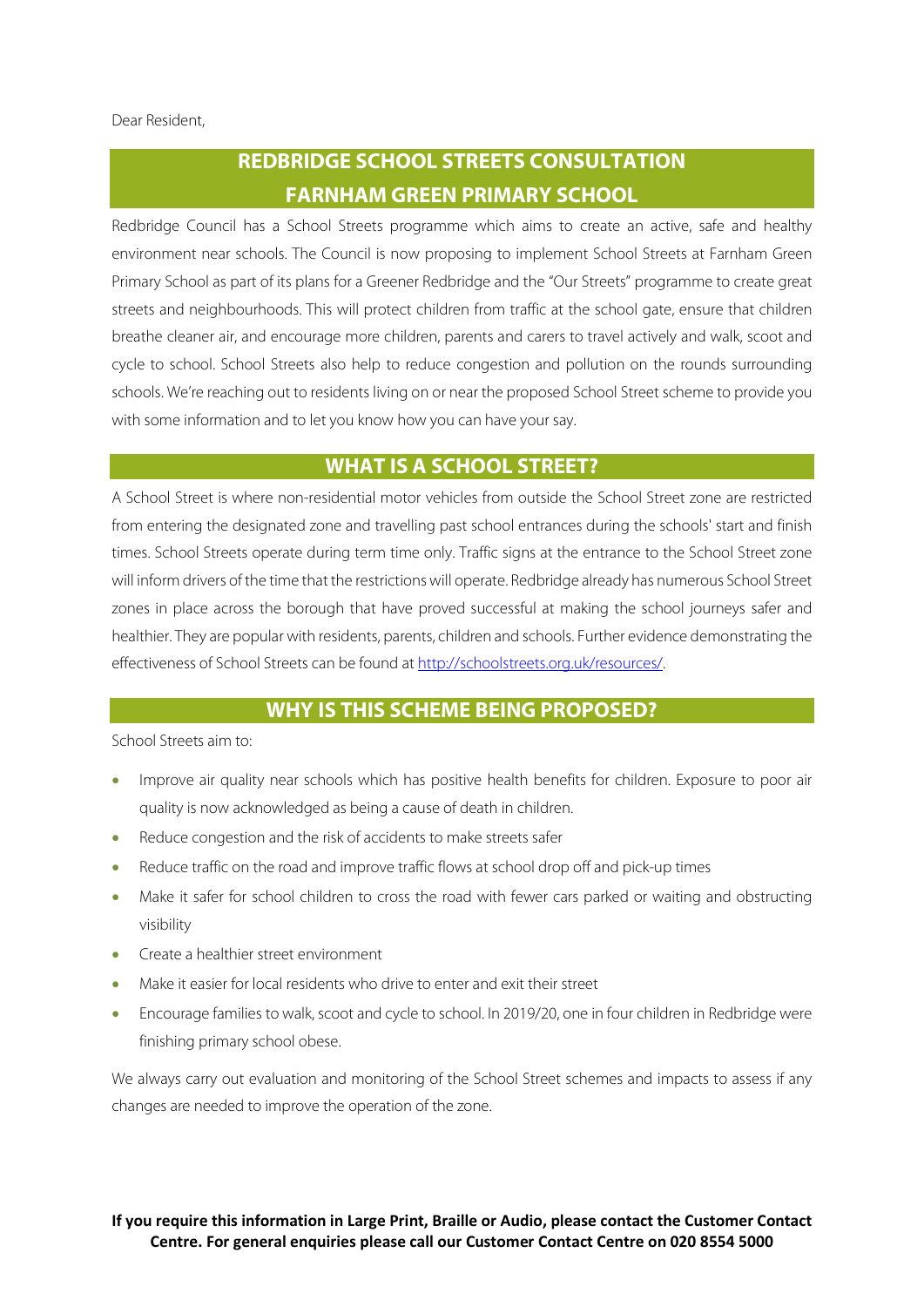THE PROPOSAL

It is proposed that during term time only, non-residential vehicular traffic - cars, vans and lorries, which do not belong to residents living in the school street zone or businesses located in the zone will be restricted from driving along certain roads in the vicinity of the school at school start and finish times.

#### Residents and businesses with vehicles registered to an address within the restriction area will be able to apply for a free exemption from the restriction by notifying the Council of their vehicle details.

The roads that are proposed for inclusion in the School Streets scheme are:

- Royal Close
- Regent Gardens

These roads are shown on the below map and have been chosen as the entrances/exits to the school are located on these, or adjacent roads.

The proposed times of the restriction are between:

- Morning: 08.15 09:15
- Afternoon: 14.30 16:00

These times have been proposed after discussions with the school.

The restriction will be indicated by advanced signage, and signage at the relevant junctions. It will be enforced by traffic enforcement camera. A Penalty Charge Notice (PCN) will be issued to the owner of any vehicle that breaks the restriction.

#### WHAT OTHER SUPPORTING MEASURES ARE THE COUNCIL TAKING?

The Council's Smarter Travel Team will work with the school to further develop their School Travel Plan and to increase the numbers of children walking and cycling to school. Measures considered include:

- Improving footways and pedestrian crossings
- Placing drop kerbs at desirable crossing locations
- Improving cycle routes and cycle facilities
- Setting up a 'walking bus' programme where local children walk together to school, accompanied by a responsible adult.

#### **Statutory Consultation**

School Streets zones are legally enforceable. The council will implement School Streets by making a Traffic Management Order (TMO) which is the statutory basis for restricting motor vehicles from entering the School Street zone.

Any objections and other representations to the proposed Order must be made in writing stating the grounds on which they are made and sent by email to: schoolstreetsdesign@redbridge.gov.uk or by writing to: School Streets Team, 2<sup>nd</sup> Floor (Front), Lynton House, 255-259 High Road, Ilford, IG1 1NY within 21 days from the date of this letter.

#### If you require this information in Large Print, Braille or Audio, please contact the Customer Contact Centre. For general enquiries please call our Customer Contact Centre on 020 8554 5000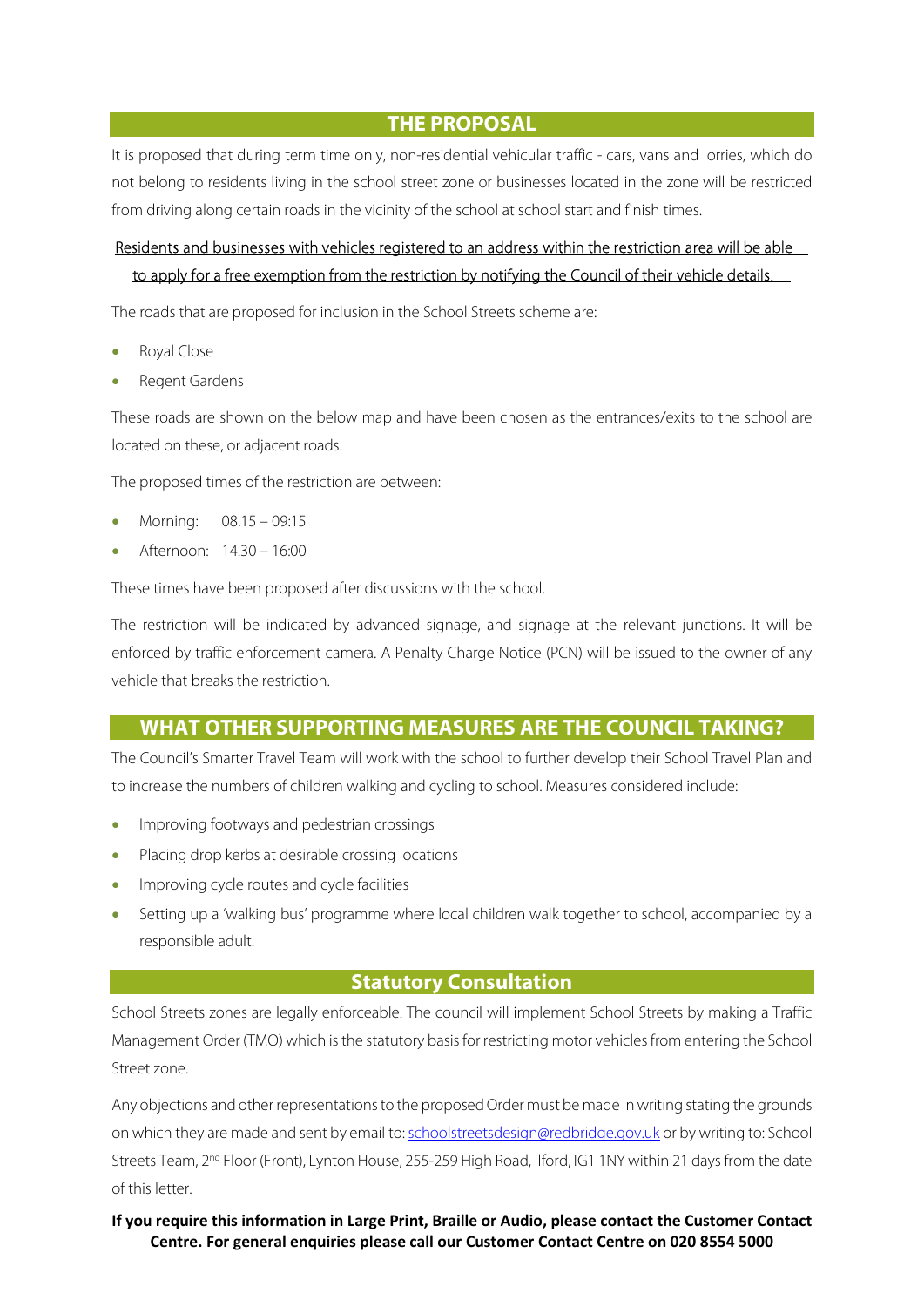#### WHAT ROAD USERS ARE PERMITTED TO ACCESS THE SCHOOL STREET?

Exemptions will be available for the following:

- Residents living within the zone
- Businesses located within the zone
- **Emergency Vehicles**
- Black Cabs
- Council Refuse Collection Vehicles
- School buses (Passenger Transport buses operated by the Council)
- Carers
- Other exemptions may be granted on a case by case basis

#### WHAT YOU NEED TO DO

We'd like to hear your views on the proposed School Street scheme for Farnham Green Primary School. You can get involved and have your say, highlight any issues or raise any suggestions by completing the form on our website at: https://www.redbridge.gov.uk/roads-and-pavements/redbridge-school-streets/. All responses should be received by 23:59 on Wednesday 27th July 2022.

Attend one of our pop-up information sessions which will be held at each School Streets location between 27 June and 8 July 2022. Please check the above School Streets website for further details.

#### WHAT HAPPENS NEXT?

We welcome your feedback during this public consultation. All comments will be analysed and considered carefully before a final decision is made on implementing a School Streets zone. The decision will then be publicised, and the Council will write to all respondees advising them of the decision. The Council will also write to the residents and businesses located within the School Streets zone to inform them of how they can obtain their free vehicle exemption.

Yours Sincerely,

Redbridge School Streets Team